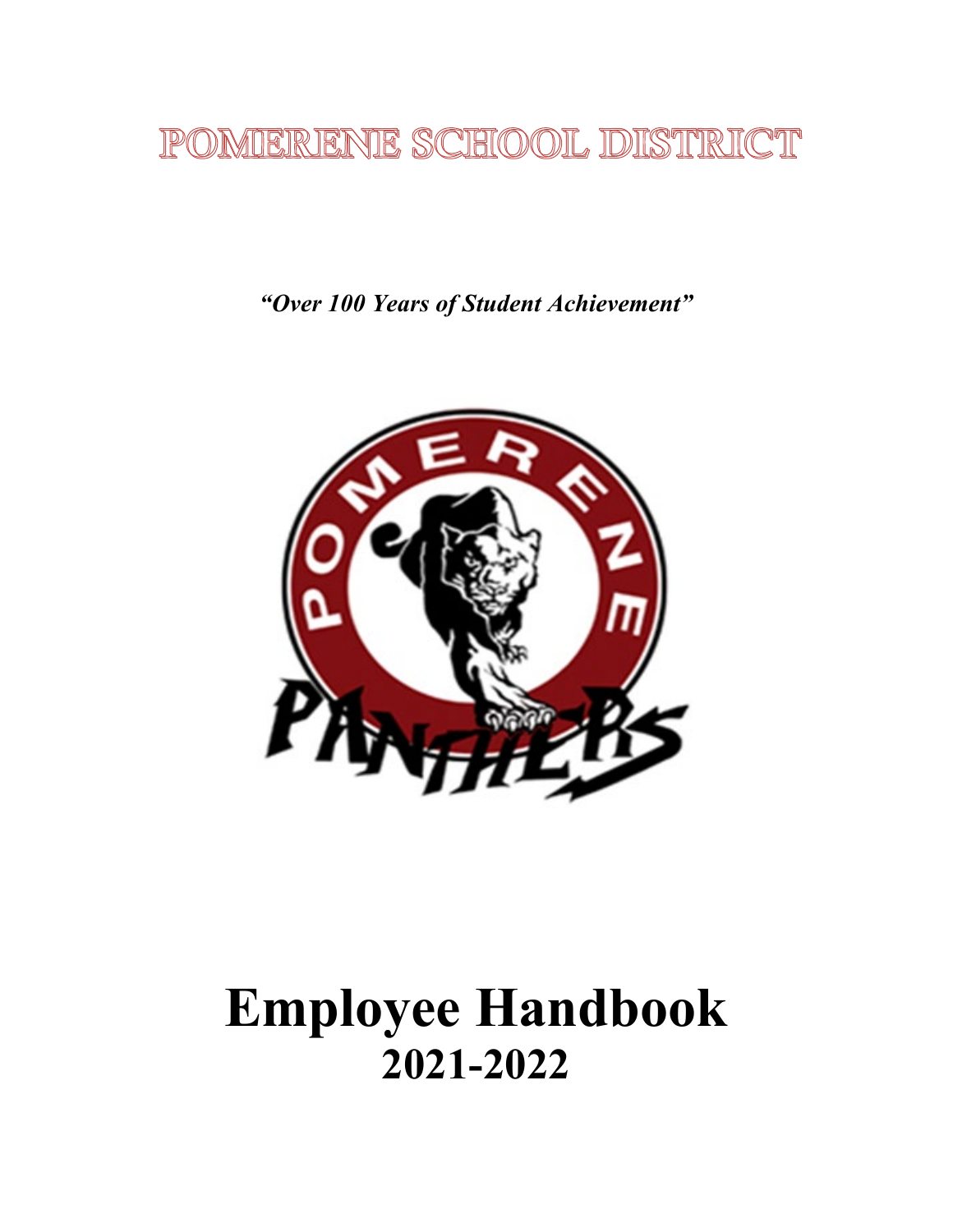## **POLICIES AND PROCEDURES**

The following are policies and procedures related to the school program. From time to time, you will receive materials in your mailbox, which may be used to supplement the information provided in this handbook. You may view all district policies online at https://azsba.org/policy/policybridge/.

#### **ABSENCE OF EMPLOYEES**

• Employees who need a substitute **MUST** text/call Candice, 520-221-0122, between 6:00 and 6:30 A.M. each morning. This is the only number that absences will be checked on. Please also contact Mr. Sherman at 520-221-1100. Frequently, several substitutes must be contacted before one will accept an assignment. Therefore, an HOUR OR MORE is needed to fill a request. **Please do not, under any circumstances, initially contact a substitute on your own**.

If there is a problem with a substitute, please schedule an appointment to discuss the issue with Mr. Sherman.

All substitutes must be obtained through the procedure outlined above.

• Employees who do not require a substitute **MUST** text/call Candice at 520-221-0122 and Mr. Sherman at 520-221-1100.

All staff members are to sign out from the office if they should find it necessary to leave the school grounds during contracted hours, no matter how short, and also sign back in when they return to campus. This is for each staff member's own protection regarding liability.

Requests to attend professional meetings must be turned in to the office at least a month in advance of the proposed absence.

#### **STAFF SICK LEAVE Policy GCCA**

Sick leave for District personnel is a designated amount of compensated leave that is to be granted to a staff member who, through personal or family illness, injury, or quarantine, is unable to perform the duties assigned.

Each eligible employee shall be credited with a sick leave allowance at the rate of one (1) day per month up to ten (10) or twelve (12) days, determined by the number of months employed:

Twelve (12) month employment = twelve (12) days, Ten (10) month employment = ten (10) days

Acquisition of sick leave is based upon a full-time, eight (8) hour days. Eligible employees working on any other work schedule will be credited with sick leave that shall be computed at the same ratio that the number of employed hours bears to full-time employment. Any previously accrued sick leave will be taken at the same ratio that the current number of Board-approved hours bears to full time.

Employees, in non-regular positions (temporary or substitute), shall be credited with a sick leave allowance at the rate of one (1) hour for every thirty (30) hours worked, up to forty (40) sick leave hours per year.

When an employee exhausts all days of accumulated sick leave, an unpaid leave of absence must be requested, pursuant to District policy.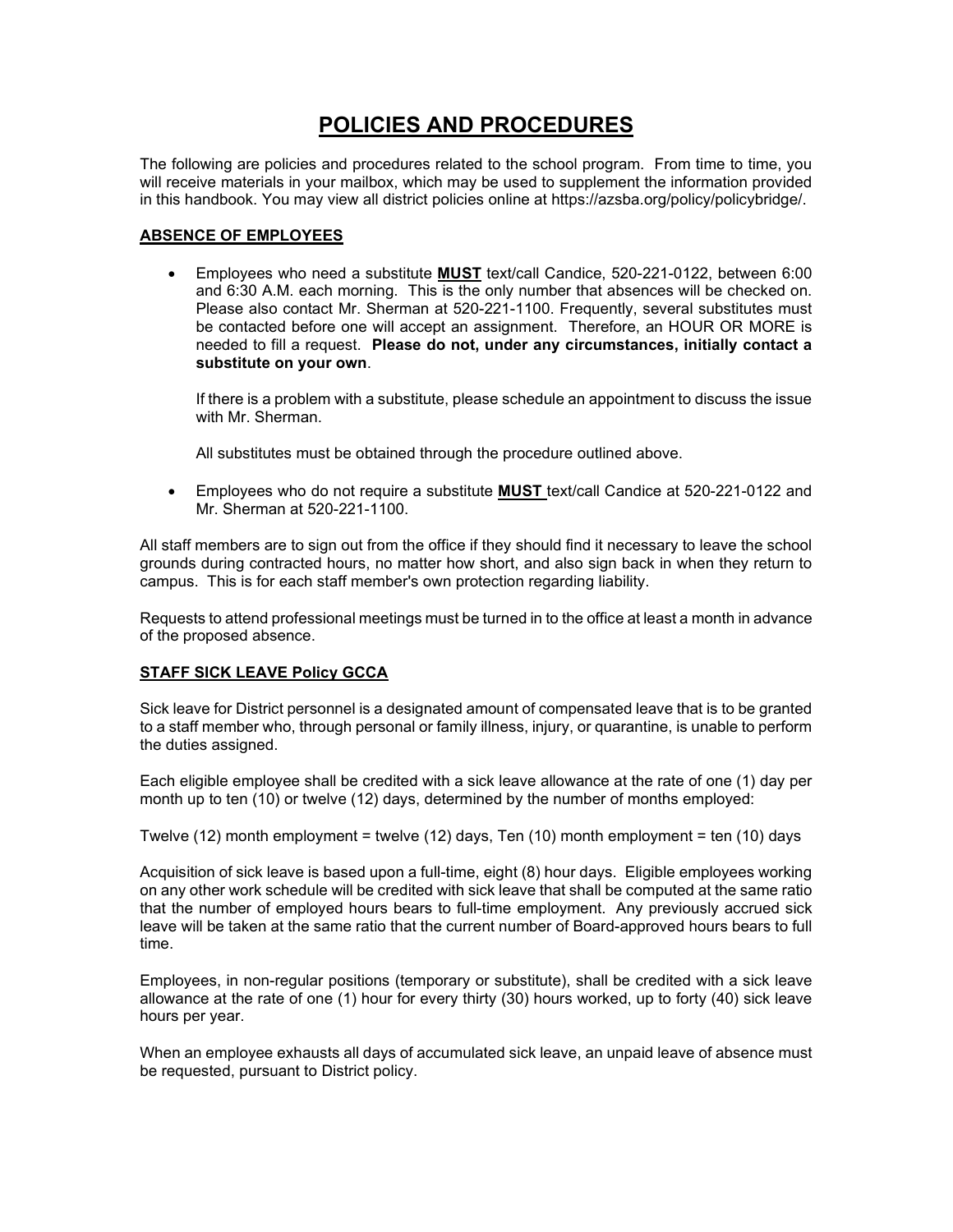Sick leave of any employee who does not serve a full school year shall be prorated at the rate of one (1) day per month.

If an employee does not wish to return to her duties following childbirth, an extended leave of absence must be requested, consistent with existing District policy.

Upon request, the staff member shall inform the Superintendent of the following:

- A. Purpose for which sick leave is being taken.
- B. Expected date of return from sick leave.
- C. Where the staff member may be contacted during the leave.

#### **Use of Earned Paid Sick Time**

Earned paid sick time shall be provided to an employee by an employer for:

A. An employee's mental or physical illness, injury or health condition; an employee's need for medical diagnosis, care, or treatment of a mental or physical illness, injury or health condition; an employee's need for preventive medical care;

B. Care of a family member with a mental or physical illness, injury or health condition; care of a family member who needs medical diagnosis, care, or treatment of a mental or physical illness, injury or health condition; care of a family member who needs preventive medical care;

C. Reasons related to child care, domestic violence, sexual violence, abuse or stalking, and legal services as described in A.R.S. [23-373.](http://www.azleg.gov/FormatDocument.asp?inDoc=/ars/23/00373.htm&Title=23&DocType=ARS)

Earned paid sick time shall be provided upon the request of an employee. Such request may be made orally, in writing, by electronic means or by any other means acceptable to the employer. When possible, the request shall include the expected duration of the absence.

When the use of earned paid sick time is foreseeable, the employee shall make a good faith effort to provide notice of the need for such time to the employer in advance of the use of the earned paid sick time and shall make a reasonable effort to schedule the use of earned paid sick time in a manner that does not unduly disrupt the operations of the employer.

Earned paid sick time may be used in the smaller of hourly increments or the smallest increment that the employer's payroll system uses to account for absences or use of other time.

For earned paid sick time of three (3) or more consecutive work days, an employer may require reasonable documentation that the earned paid sick time has been used for a purpose covered by A, B, or C, above. Documentation signed by a heath care professional indicating that earned paid sick time is necessary shall be considered reasonable documentation for purposes of this section

As defined in statute (**A.R.S. [23-371](http://www.azleg.gov/FormatDocument.asp?inDoc=/ars/23/00371.htm&Title=23&DocType=ARS)**), "family member" means:

A. Regardless of age, a biological, adopted or foster child, stepchild or legal ward, a child of a domestic partner, a child to whom the employee stands in loco parentis, or an individual to whom the employee stood in loco parentis when the individual was a minor;

B. A biological, foster, stepparent or adoptive parent or legal guardian of an employee or an employee's spouse or domestic partner or a person who stood in loco parentis when the employee or employee's spouse or domestic partner was a minor child;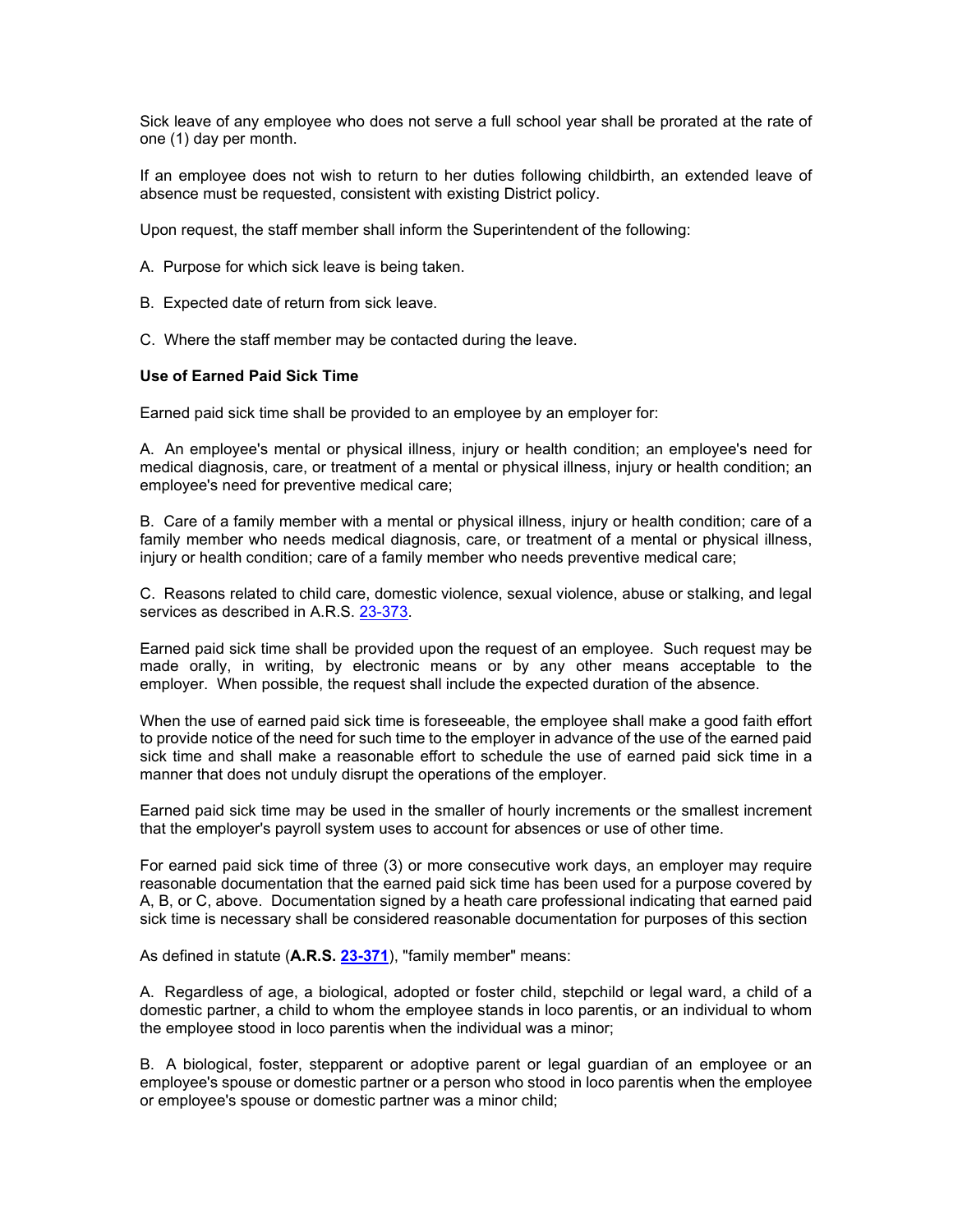C. A person to whom the employee is legally married under the laws of any state, or a domestic partner of an employee as registered under the laws of any state or political subdivision;

D. A grandparent, grandchild or sibling (whether of a biological, foster, adoptive or step relationship) of the employee or the employee's spouse or domestic partner; or

E. Any other individual related by blood or affinity whose close association with the employee is the equivalent of a family relationship.

#### *Notice:*

A. Employers shall give employees written notice of the following at the commencement of employment or by July 1, 2017, whichever is later: employees are entitled to earned paid sick time and the amount of earned paid sick time, the terms of its use guaranteed in statute, that retaliation against employees who request or use earned paid sick time is prohibited, that each employee has the right to file a complaint if earned paid sick time as required by statute is denied by the employer or the employee is subjected to retaliation for requesting or taking earned paid sick time, and the contact information for the commission where questions about rights and responsibilities under can be answered.

B. The required notice required shall be in English, Spanish, and any language that is deemed appropriate by the Industrial Commission of Arizona.

C. The amount of earned paid sick time available to the employee, the amount of earned paid sick time taken by the employee to date in the year and the amount of pay the employee has received as earned paid sick time shall be recorded in, or on an attachment to, the employee's regular paycheck.

D. The Industrial Commission of Arizona shall create and make available to employers, in English, Spanish, and any language deemed appropriate by the commission, model notices that contain the information for employers' use in complying with the statute.

E. Employer violation of the notice requirements shall be subject to a civil penalty as prescribed in A.R.S. [23-364.](http://www.azleg.gov/FormatDocument.asp?inDoc=/ars/23/00364.htm&Title=23&DocType=ARS)

#### *Accrual:*

A. Earned paid sick time shall begin to accrue at the commencement of employment or on July 1, 2017, whichever is later.

B. An employee may use earned paid sick time as it is accrued.

C. Employees who are exempt from overtime requirements under the Fair Labor Standards Act of 1938 (29 United States Code section 213(A)(1)) will be assumed to work forty (40) hours in each work week for purposes of earned paid sick time accrual unless their normal work week is less than forty (40) hours, in which case earned paid sick time accrues based upon that normal work week.

D. If an employee is transferred, but remains employed by the same employer, the employee is entitled to all earned paid sick time accrued and is entitled to use all earned paid sick time as provided in this section.

#### **Retaliation Prohibited**

The District shall not engage in retaliation or discriminate against an employee or former employee because the person has exercised protected rights. Such rights include but are not limited to the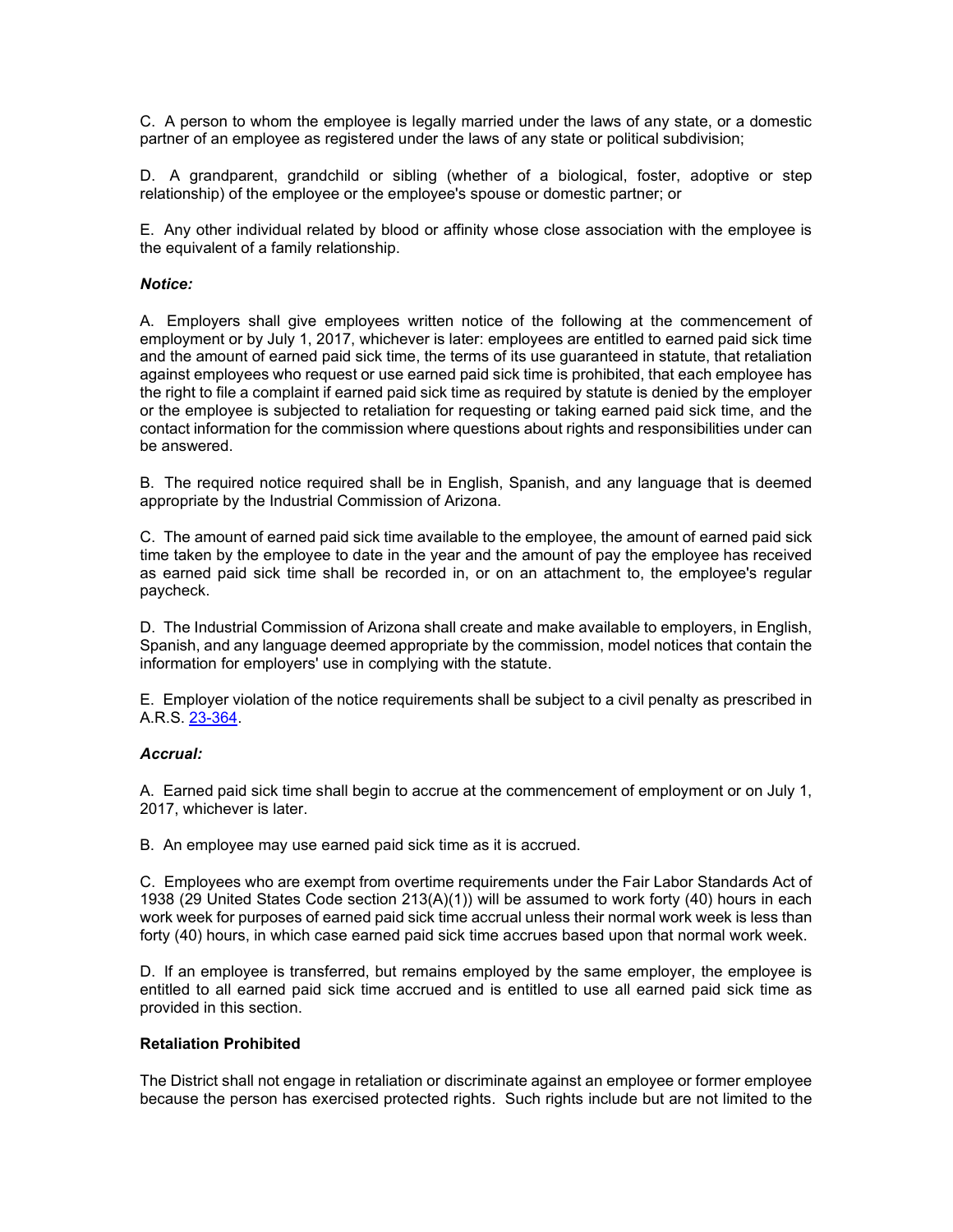right to request or use earned paid sick time pursuant to the statute; the right to file a complaint with the commission or courts or inform any person about any employer's alleged violation; the right to participate in an investigation, hearing or proceeding or cooperate with or assist the commission in its investigations of alleged violations and the right to inform any person of his or her potential rights.

The District sick leave policy will not count using earned sick leave as an absence that may lead to or result in discipline, discharge, demotion, suspension, or any other adverse action.

Protections of this section shall apply to any person who mistakenly but in good faith alleges violations of this policy based on the supporting statutes.

Any employee who can be shown to have willfully violated or misused the District's sick leave policy or who has intentionally misrepresented any statement or condition will be subject to discipline, which may include reprimand, suspension, and/or dismissal.

Policy Updated 5/11/2020

#### **PERSONAL LEAVE (POLICY GCCB)**

Each staff member shall be entitled to two (2) personal leave days per year with pay. After the days are used an employee may elect to take a third day of personal leave to be charged as two (2) days against unused sick leave. Personal Leave for part time employees shall be prorated.

The leave must be approved by the employee's immediate supervisor at least twenty-four (24) hours in advance. If, however, an unforeseen emergency requires an absence that cannot be approved twenty-four (24) hours in advance, the reason for the absence shall be reported and the supervisor may, at the supervisor's discretion, approve the absence as a day of personal business.

● Personal business leave shall not be taken immediately before or immediately following a holiday or weekday when school is closed, on an in-service training day for teachers, or at the beginning or end of the school year.

• The beginning of the school year shall mean the first five (5) duty days for teachers. The end of the school year shall mean the last five (5) duty days for teachers. A holiday period may not be extended by taking personal business leave at the beginning of the following week when a holiday falls on Friday or at the end of the preceding week when a holiday falls on Monday.

Exceptions to the above restrictions on days to be used for personal business may be made by the immediate supervisor for emergencies that require the employee's absence on the restricted days.

Unused personal leave may be carried over to the following year to a maximum of four (4) days.

Policy Updated policy 12/14/2020

#### **BEREAVEMENT LEAVE (POLICY GCCH)**

An employee may be granted, upon request to the Superintendent, up to five (5) days of leave per year, with pay, to be used in the event of death of an employee's family member as defined in Policy GCCA.

As defined in statute (**A.R.S. [23-371](http://www.azleg.gov/FormatDocument.asp?inDoc=/ars/23/00371.htm&Title=23&DocType=ARS)**), "family member" means: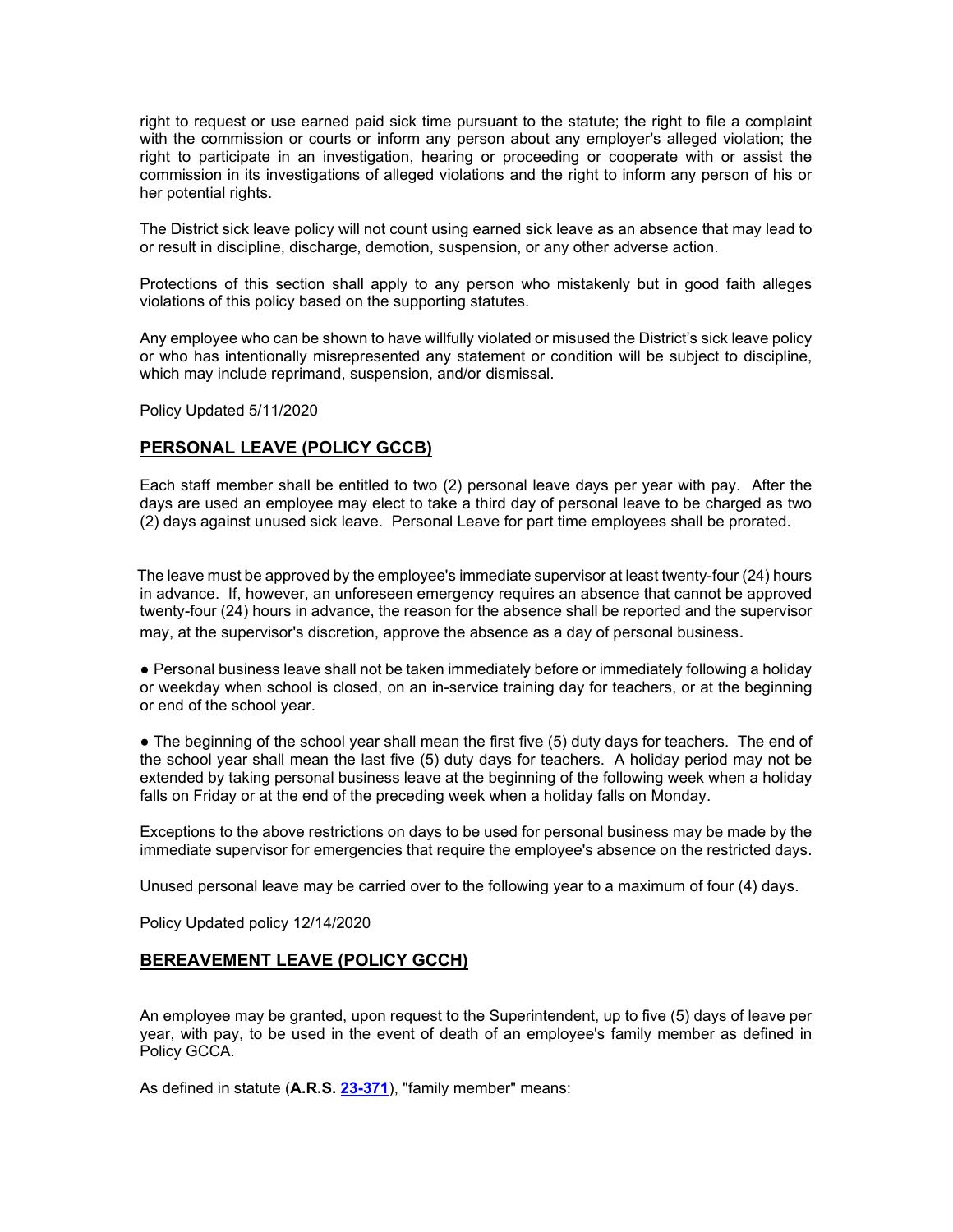A. Regardless of age, a biological, adopted or foster child, stepchild or legal ward, a child of a domestic partner, a child to whom the employee stands in loco parentis, or an individual to whom the employee stood in loco parentis when the individual was a minor;

B. A biological, foster, stepparent or adoptive parent or legal guardian of an employee or an employee's spouse or domestic partner or a person who stood in loco parentis when the employee or employee's spouse or domestic partner was a minor child;

C. A person to whom the employee is legally married under the laws of any state, or a domestic partner of an employee as registered under the laws of any state or political subdivision;

D. A grandparent, grandchild or sibling (whether of a biological, foster, adoptive or step relationship) of the employee or the employee's spouse or domestic partner; or

E. Any other individual related by blood or affinity whose close association with the employee is the equivalent of a family relationship.

Extensions of bereavement leave may be granted upon personal request to the Superintendent. If approved, all such extensions of bereavement leave shall be deducted from the employee's accrued sick leave.

In the absence of any accumulated sick leave, and upon request, the Superintendent may approve an unpaid leave of absence for each day of extended bereavement leave used.

Adopted: May 07, 2018

#### **GBGCA WELLNESS PROGRAMS**

#### **Measles (Rubeola)**

It shall be a condition of employment that, unless exempted, all employees, including substitutes, shall present proof of immunity to rubeola (measles) prior to reporting for work.

Evidence of immunity to measles shall consist of:

● A record of immunization against measles with a live virus vaccine given on or after the first birthday; or

● A statement, signed by a licensed physician or a state or local health officer, that affirms serologic evidence of having had measles.

● Anyone born prior to January 1, 1957 shall be considered to be immune to measles. (Rubeola)

#### **German Measles (Rubella)**

Similarly, unless exempted, all employees, including substitutes, shall present proof of immunity to rubella (German measles) prior to reporting for work.

Evidence of immunity to rubella shall consist of:

● A record of immunization against rubella given on or after the first birthday; or

● A statement, signed by a licensed physician or a state or local health officer, that affirms serologic evidence of having had rubella.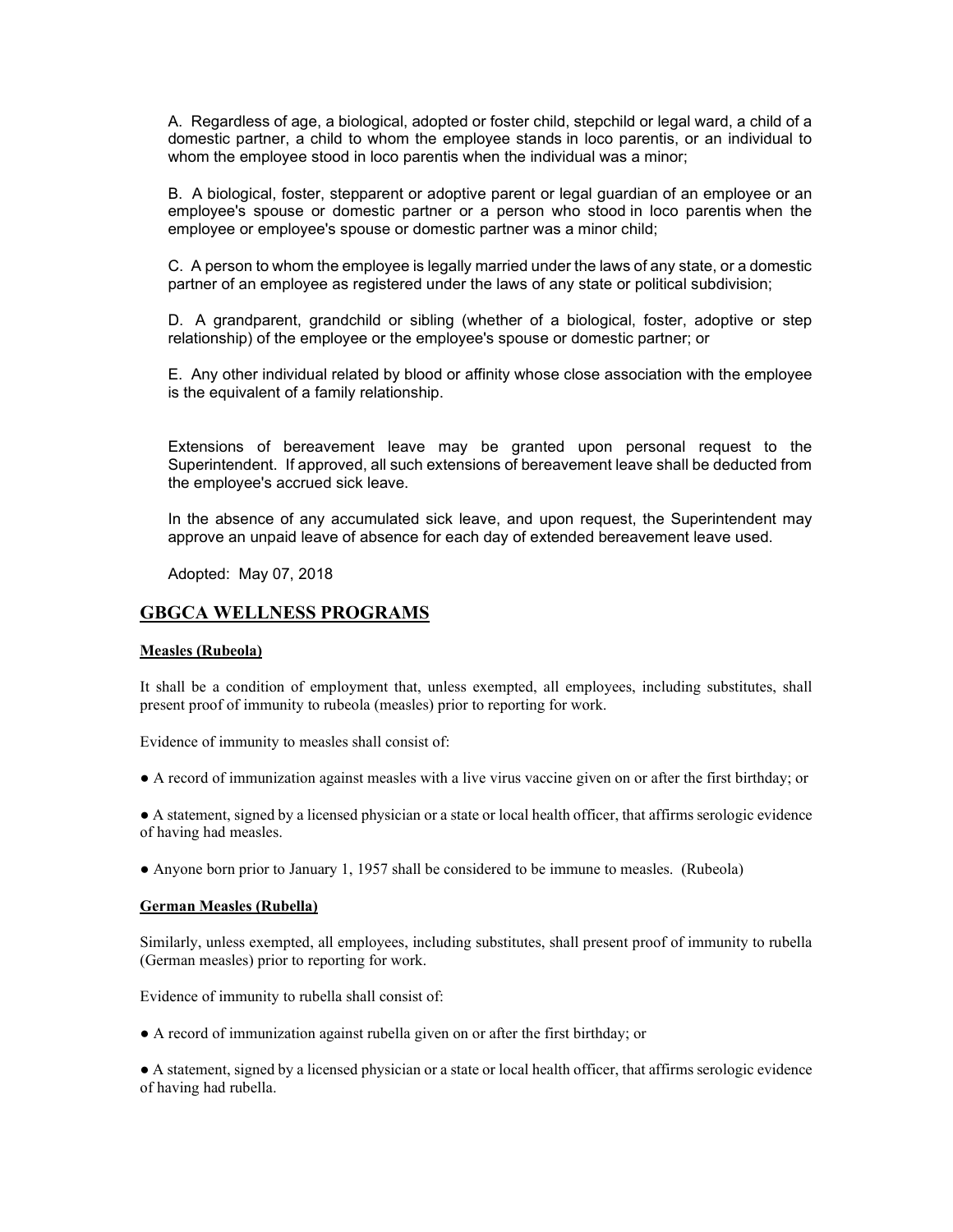#### **General Information**

Exempted employees include those with medical contraindications for receiving vaccines and those who refuse immunization for religious reasons.

Nonimmune employees, including those who utilize the exemption, shall, in the event of an outbreak of either disease, be put on leave without pay, or they may use accumulated sick leave during the period they are excluded from work due to the outbreak. If a staff member does not have any earned sick leave, a salary deduction of one (1) contract day will be made for each day of authorized leave used.

Adopted: date of Manual adoption

#### **ACCIDENTS**

- a) If an accident should occur to you while teaching or on school business, please report the incident to the office at the **earliest possible moment, and contact The Alliance Triage Nurse 1-888-252-4689 to complete the injury report.**
- b) If a pupil under your supervision has an accident and needs medical attention, he/she should be sent to the office. If the student requires assistance, contact the office for an escort. Do not allow students to administer first aid. In cases of serious injuries, i.e., hemorrhage, difficulty breathing, back or neck problems, call 911. A written explanation of the accident must be made, giving a detailed account of the circumstances and disposition of the case together with any property damage involved.

#### **PURCHASING (POLICY DJ)**

#### **(Purchasing Ethics Policy)**

The District's Governing Board members and employees shall not use their offices or positions to receive any valuable things or benefits that would not ordinarily accrue to them in the performance of duties if the things or benefits are of such value or character as to manifest a substantial and improper influence upon the performance of their duties.

A person who supervises or participates in contracts, purchases, payments, claims or other financial transactions, or a person who supervises or participates in the planning, recommending, selecting or contracting for materials, services, goods, construction, or construction services of a school district or school purchasing cooperative is guilty of a Class 6 felony if the person solicits, accepts or agrees to accept any personal gift or benefit with a value of three hundred dollars (\$300) or more from a person or vendor that has secured or has taken steps to secure a contract, purchase, payment, claim or financial transaction with the school district or school purchasing cooperative. Soliciting, accepting or agreeing to accept any personal gift or benefit with a value of less than three hundred dollars (\$300) is a Class 1 misdemeanor.

Any person or vendor that has secured or has taken steps to secure a contract, purchase, payment, claim or financial transaction with a school district or school purchasing cooperative that offers, confers or agrees to confer any personal gift or benefit with a value of three hundred dollars (\$300) or more on a person who supervises or participates in contracts, purchases, payments, claims or other financial transactions, or on a person who supervises or participates in planning, recommending, selecting or contracting for materials, services, goods, construction or construction services of a school district or school purchasing cooperative, is guilty of a Class 6 felony. Offering, conferring or agreeing to confer any personal gift or benefit with a value of less than three hundred dollars (\$300) is a Class 1 misdemeanor.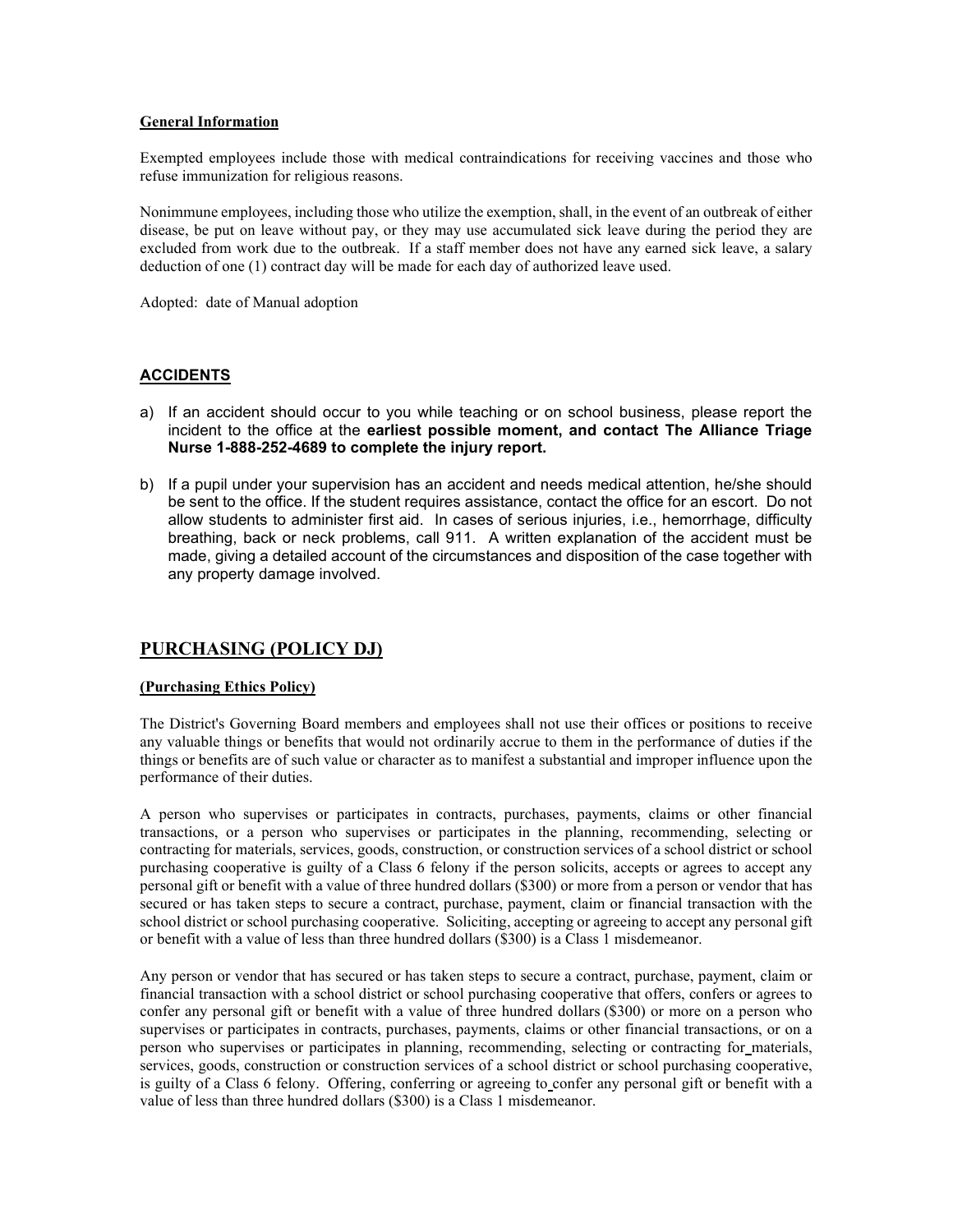For the purpose of this policy a *gift or benefit* means a payment, distribution, expenditure, advance, deposit or monies, any intangible personal property, or any kind of tangible personal or real property. A *gift or benefit* does not include food or beverage, expenses or sponsorships related to a special event or function related to individuals identified in this policy, nor does this include an item of nominal value such as a greeting card, T-shirt, mug or pen.

A District employee who has control over personnel actions may not take reprisal against a District employee or that employee's disclosure of information that is a matter of public concern, including a violation of District policy or laws/regulations governing the District.

Adopted: February 04, 2019

#### **CALENDAR**

All club field trips, social activities and athletic contests should be pre-approved and be placed on the school calendar in the office. Give date, time and place. Submit all information to the Office on the proceeding Friday before noon. ALL TRIPS MUST HAVE THE PROPER PAPERWORK IN PLACE (field trip packet, etc).

#### **CREDENTIALS**

- a) All certified personnel are responsible for renewing teaching and other certificates. Be alert for expiration deadlines and renew certificates well in advance. It is your responsibility to take or send a copy of the certificate with the Cochise County Superintendent's signature to the business manager. Warrants cannot be drawn unless credentials are current and properly recorded with the county school superintendent and the personnel department.
- b) Official transcripts of all college work completed by each teacher must be available in the Principal's Office at all times. Under NCLB, parents have a right to review the qualifications of their children's teachers.

#### **DRESS CODE**

All faculty and staff should dress in a manner that reflects positively on our profession. Professional dress is expected. Important attributes of professional attire- cleanliness, free of excessive wear, wrinkle free to a reasonable degree. Jeans will acceptable on Fridays. If jeans are worn on any day other than Fridays, you must wear dress shoes, a belt, dress shirt and tie. Ladies may substitute a blouse or dress shirt for the shirt and tie.

Capri's are acceptable for the ladies and are defined as being long enough to cover the knee. Above the knee is considered to be shorts.

Any type of leggings or spandex style pants may only be worn with a dress shirt that has a minimum length that is mid-thigh.

Modest shorts are acceptable on work days when the superintendent specifically gives permission.

P.E. teachers, custodians and cafeteria staff are encouraged to look professional, while wearing clothing appropriate to their job requirements.

#### **EQUIPMENT**

Equipment should not be moved from one room to another without the knowledge of the Superintendent. **Equipment must not be taken from the school without authorization by the administrator. Items lost or stolen should be reported immediately in writing to the office**.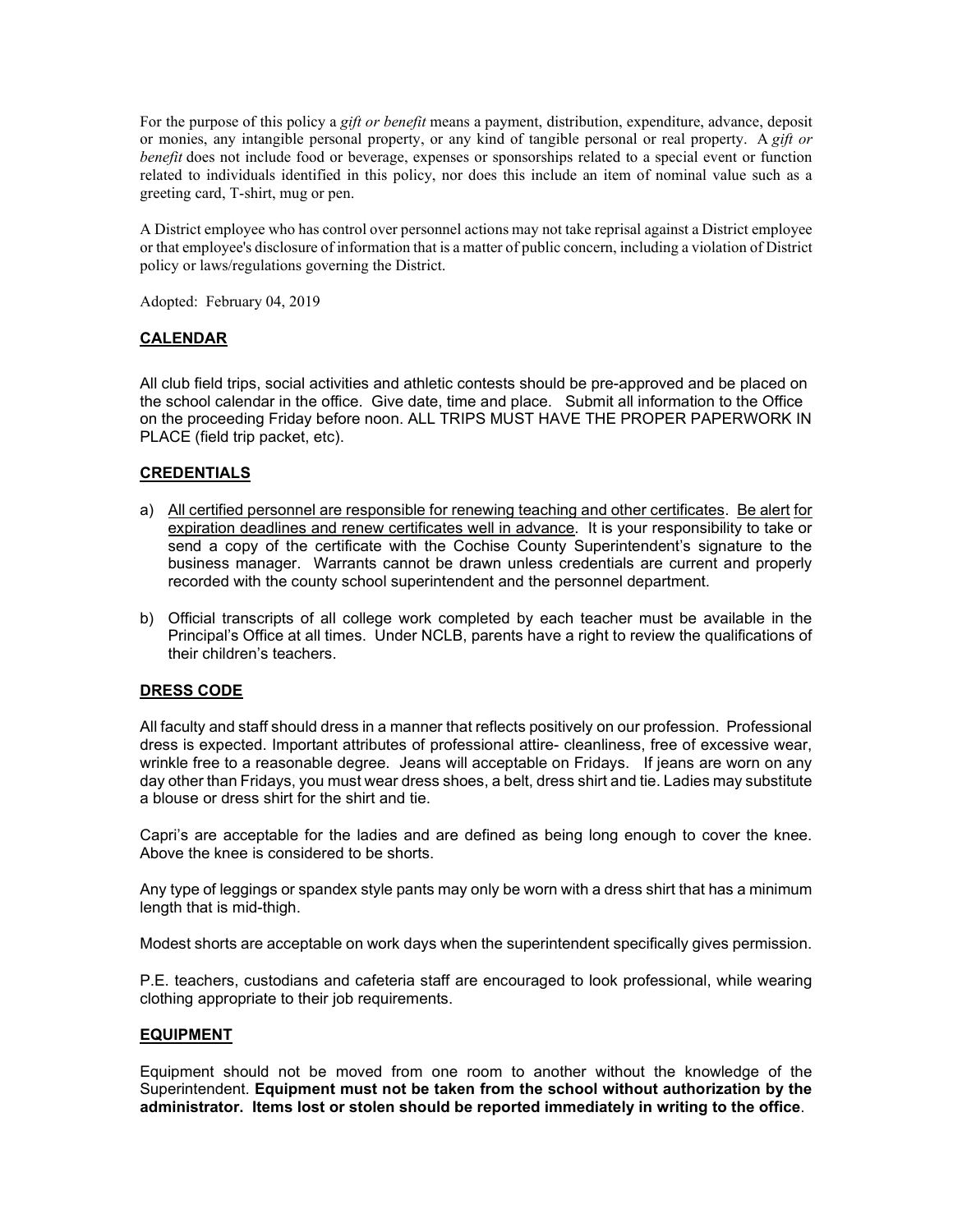#### **FIELD TRIPS**

Any teacher planning a field trip or school activity (including all summer trips) **using school vans, school buses, walking or private transportation, must secure a Field Trip/Bus Form and Cafeteria Form from the Office before the activity is approved.**

The following lead times apply:

- a) Private transportation, or walking **ONE WEEK**.
- b) Any local trips using school vans or buses **THREE WEEKS**.
- c) Out-of-city activity using vans or buses must board approval **SIX WEEKS.**
- d) Out-of-state activities must have board approval **TWO MONTHS**.

If private vehicles are used in student travel, the parent or guardian must give written assurance of minimum liability and uninsured motorists' insurance coverage.

Blank student field trip packets are available in the Office.

#### **KEYS**

Keys may be obtained/checked out in the Office. **STAFF SHOULD NOT LOAN KEYS TO STUDENTS. UNDER NO CIRCUMSTANCES ARE KEYS TO BE DUPLICATED**. **LOST KEYS MUST BE REPORTED IMMEDIATELY.**

#### **LESSON PLANS**

Electronic copies of weekly lesson plans are to be emailed to the superintendent at the beginning of each week.

Seating charts, lesson plans, information for substitutes and other relevant materials should be readily available for the substitute's use. It is imperative that all lesson plans be available at the beginning of each day.

#### **GIFTS Policy GBEBC**

#### **Gifts**

Students, parents, and other patrons of the District shall be discouraged from the routine presentation of gifts to employees. This shall not be interpreted as intended to discourage acts of generosity in unusual situations, and simple remembrances expressive of affection or gratitude shall not be regarded as violations of this policy.

Gifts to students by staff members shall be discouraged. Simple remembrances on certain occasions to all students in a class or section shall not be regarded as a violation of this policy.

#### **Solicitations**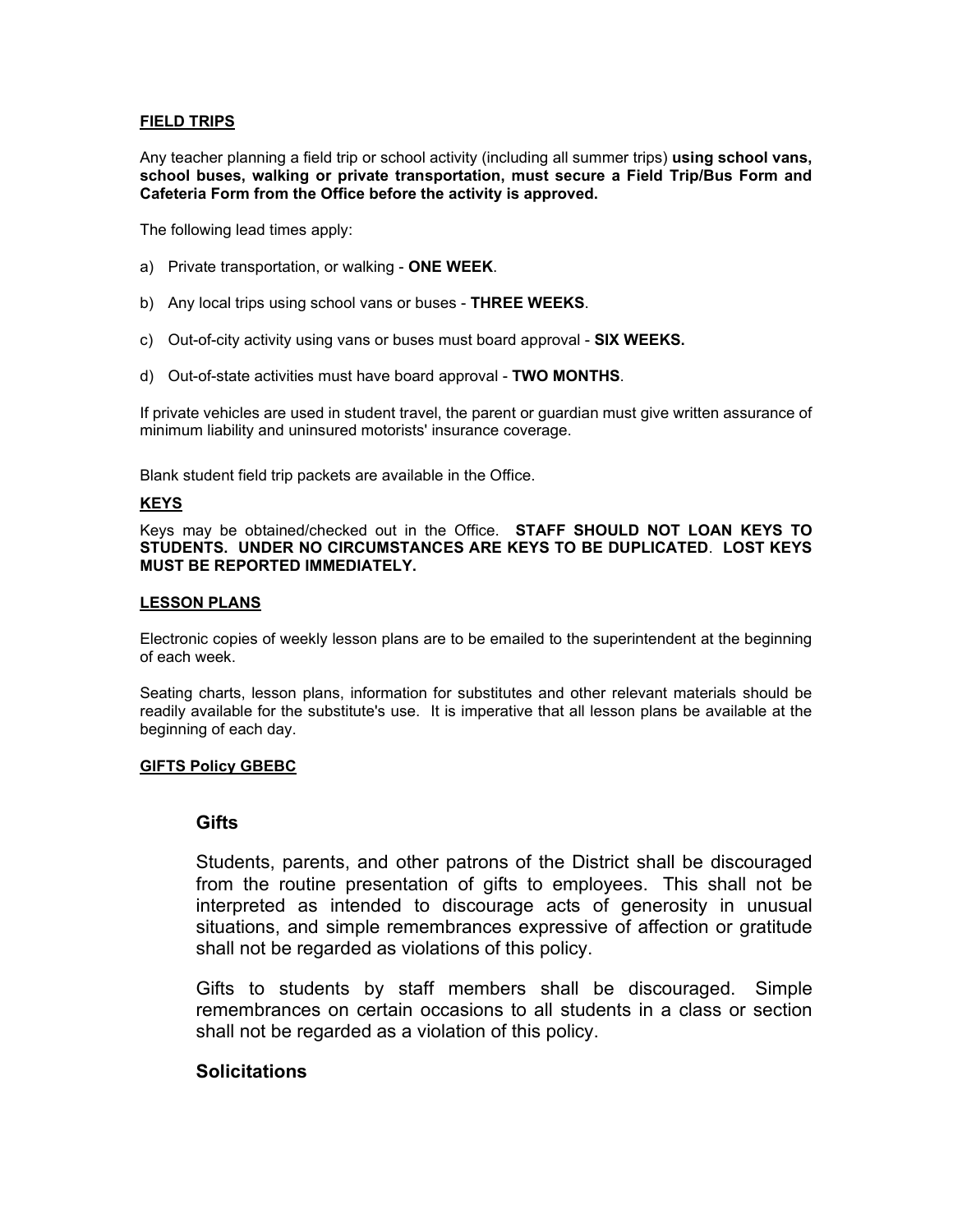A school employee's position in the District shall not be used to influence parents or students to purchase books or other merchandise, except for materials approved by the Superintendent for use in the classroom.

Staff-member solicitation(s) of other employees and/or students for any profit, nonprofit, or charitable groups, institutions, or organizations must have the approval of the Superintendent in advance.

No other solicitations shall be made by or of employees during official duty time.

#### **LOST AND FOUND**

**All articles will be turned over to the Office and will be held for a period of six weeks.** If not claimed at that time, clothing will be given to the Clothing Bank.

#### **MISCELLANEOUS ITEMS**

- 1. Please be on time when you have morning duty. The liability risk is enormous when we have students unattended on the playground.
- 2. Please limit the personal use of cellphones in the classroom.

#### **PARKING**

Parking space for teachers is available in the faculty parking lots (South lot or in front of the school, please leave the spaces in front of the sidewalk for parents and visitors).

#### **PAYCHECKS**

Employee paychecks will be issued every two weeks. (please refer to your payroll calendar). Live paychecks may be picked up in the office **after 8:00 A.M. Direct deposit slips will be emailed to each employee. If there is an error, please see the business manager immediately. PLEASE CHECK YOUR PAYCHECKS EACH PAYDAY FOR ACCURACY!!**

#### **REPAIRS**

- a) Should repairs become necessary for any school equipment, written notice of such repairs should be made to the Superintendent. While repairs for equipment such as radios, tape recorders, TV and other electronic items, will need to be done outside the school system; many items can be repaired by the maintenance shop. Arrangements will be made for any repairs to be done. Please fill out a work request for maintenance and place it in his box on the counter in the office.
- b) Break-ins and burglaries should be reported immediately to the Superintendent.

#### **REPORTING OF FRAUDULENT PRACTICES**

Employees are obligated to report any known instances of financial fraud to the proper authorities.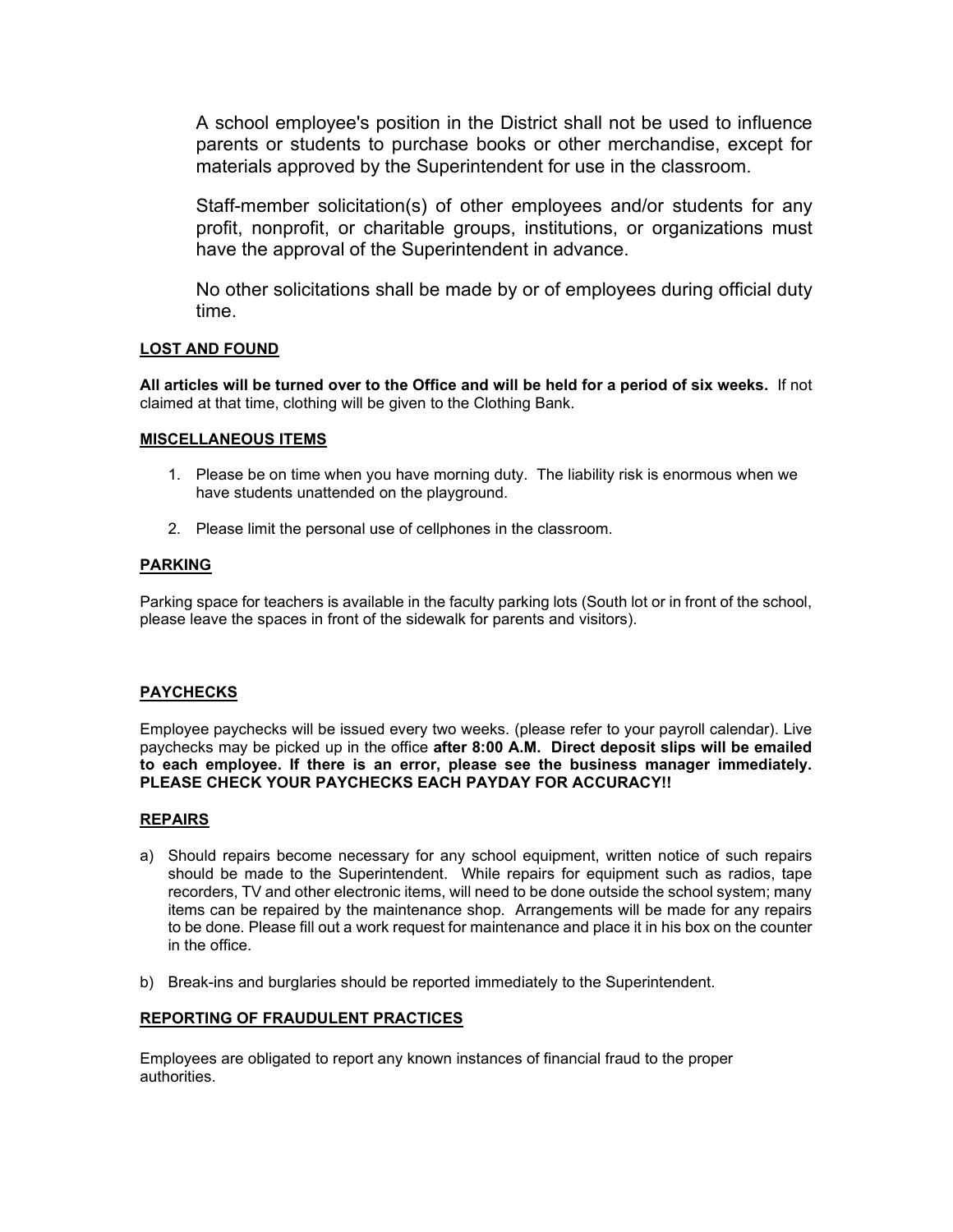#### **ROOM CARE**

- a) One of our guiding principles states "*Our facilities and technology should reflect the high value we place on education. We take pride in a campus that is safe, attractive and welcoming.* Teachers are responsible for the neat appearance of their rooms. Children become products of their environment. We should create spaces that are warm, inviting, organized and free from chaos. Classroom organization and cleanliness is an expectation of all staff members.
- b) Please be sure that windows are closed, lights off, and doors locked at the close of each day. **Assist your custodian by having your students keep the floors free of waste material, and keep a careful check on classroom furniture to prevent malicious damage. The use of thumb tacks or nails in the woodwork, or scotch tape on painted surfaces is not permitted**.
- c) At the end of your teaching day, check your room carefully for items such as books, clothing, backpacks and other items that might have been left by students during the day. Items found are to be locked in the teacher's room and returned to the student the next day. If items are not claimed, they should be sent to the Office. **PLEASE HAVE STUDENTS PICK UP EVERYTHING ON THE FLOOR AT THE END OF THE DAY.**

#### **SCHEDULE**

**TEACHERS contracted hours are from 7:30 a.m. until 3:30 p.m. Although students dismiss at 2:45 p.m.,** teachers should be available for conferences with students, parents or school officials. We understand that appointments must OCCASIONALLY be made that will require you to leave before 3:30 p.m. PLEASE do all you can to make sure that this is the EXCEPTION and not the rule. Teachers are permitted to leave at 3:00 p.m. on Fridays, making this the ideal day to schedule those appointments. If you must schedule an appointment on a day other than Friday, please speak with the superintendent for approval.

**Mailboxes should be emptied in the morning and checked for messages before leaving school. Phone calls should be returned at the end of the day. Teachers should notify the office if they must leave campus during their scheduled day.** 

#### **SCHOOL EMERGENCY PLAN**

A COPY OF THE SCHOOL EMERGENCY PLAN IS ATTACHED TO THE HANDBOOK (**coming soon**). Please become familiar with the plan. Also note any assignment you might have. If you have any questions, contact the Superintendent.

#### **SCHOOL VAN USE**

- a) Vans are to be used for official Pomerene Elementary School District (PESD) business only.
- b) A photocopy of operator's valid Arizona Driver's License must be on file with site administrator.
- c) All passengers must wear seat belts.
- d) Conduct pre-trip and post-trip inspections, use daily vehicle checklist, and report all discrepancies to the office.
- e) When one or more students are being transported, no school bus or van driver shall drive for more than 10 hours in any 24-hour period.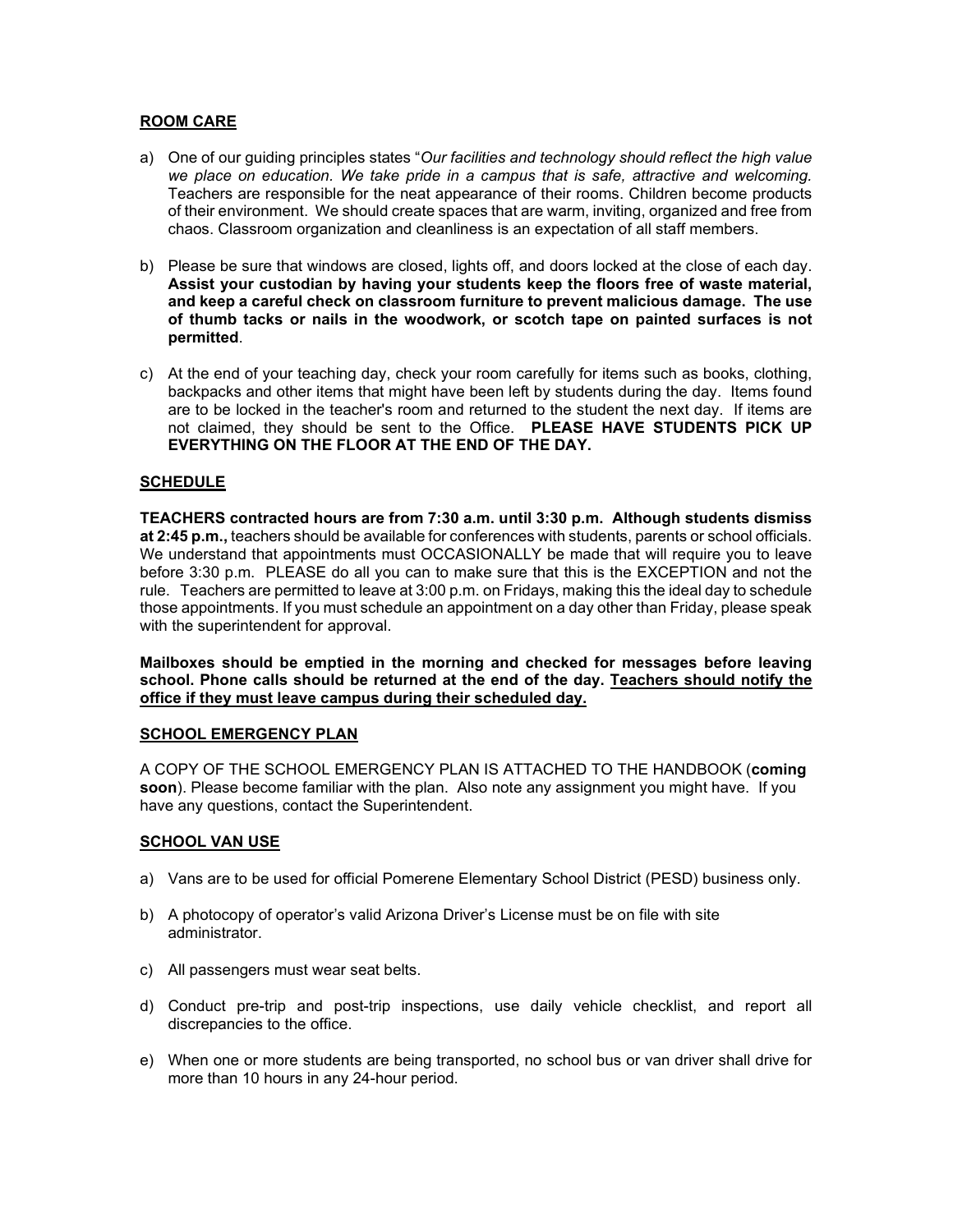- No school bus or van driver shall work more than 15 hours in any 24-hour period, including any other work.
- On activity trips, the driver shall stop for a short rest period and check the tires at least every 2 hours or 100 miles, whichever comes first.
- Never shall liquor, dangerous or narcotic drugs, or any prohibited substance be permitted in a district vehicle.
- Animals, insects or reptiles, glass items, weapons of any sort, explosives, fireworks, smoke or stink bombs, or other dangerous objects shall not be transported in a district vehicle.
- Drivers shall not permit students to place any part of their bodies out of the vehicle windows.
- f) Report all accidents immediately from the scene.
- g) Report all new damage on/in vehicles to site administrator.
- h) Do not fuel with passengers on board (ADOT Reg. #R17-4-607).
- i) Brief all passengers on emergency evacuation procedures before departure.
- j) No smoking in any district vehicle.
- k) Inform the Office Manager when the fuel gauge is between  $\frac{1}{4}$  and  $\frac{1}{2}$  tank full.

#### **SUPERVISION**

For liability purposes, teachers are expected to directly supervise or arrange for faculty supervision of all students for the duration of the time they are assigned to them regardless of where the class is meeting. **Teachers are expected to supervise areas adjacent to their classrooms, including the halls and restrooms, and during passing periods. If students are observed not following policies and procedures, teachers are expected to intervene**. If behavior is not corrected, administration referrals are to be made. All students are included.

#### **SUPPLIES**

- a) **NO PERSON IS AUTHORIZED TO BUY OR CHARGE MERCHANDISE, SERVICES, OR SUPPLIES FOR THE SCHOOL WITHOUT FIRST OBTAINING A PROPER POMERENE PURCHASE ORDER. WE ARE REQUIRED TO HAVE A PURCHASE ORDER BEFORE THE ITEMS ARE PURHCASED!** The individual is responsible for the cost if these procedures are not followed.
- b) Materials and supplies from vendors may not be returned or exchanged without approval of the Business Manager. The individual teacher concerned, with regard to the proposed return, substitution, or exchange should make a written statement, giving the reasons for the return.
- c) Employees should fill out a requisition form with information from the vendor including the price of the quoted item(s).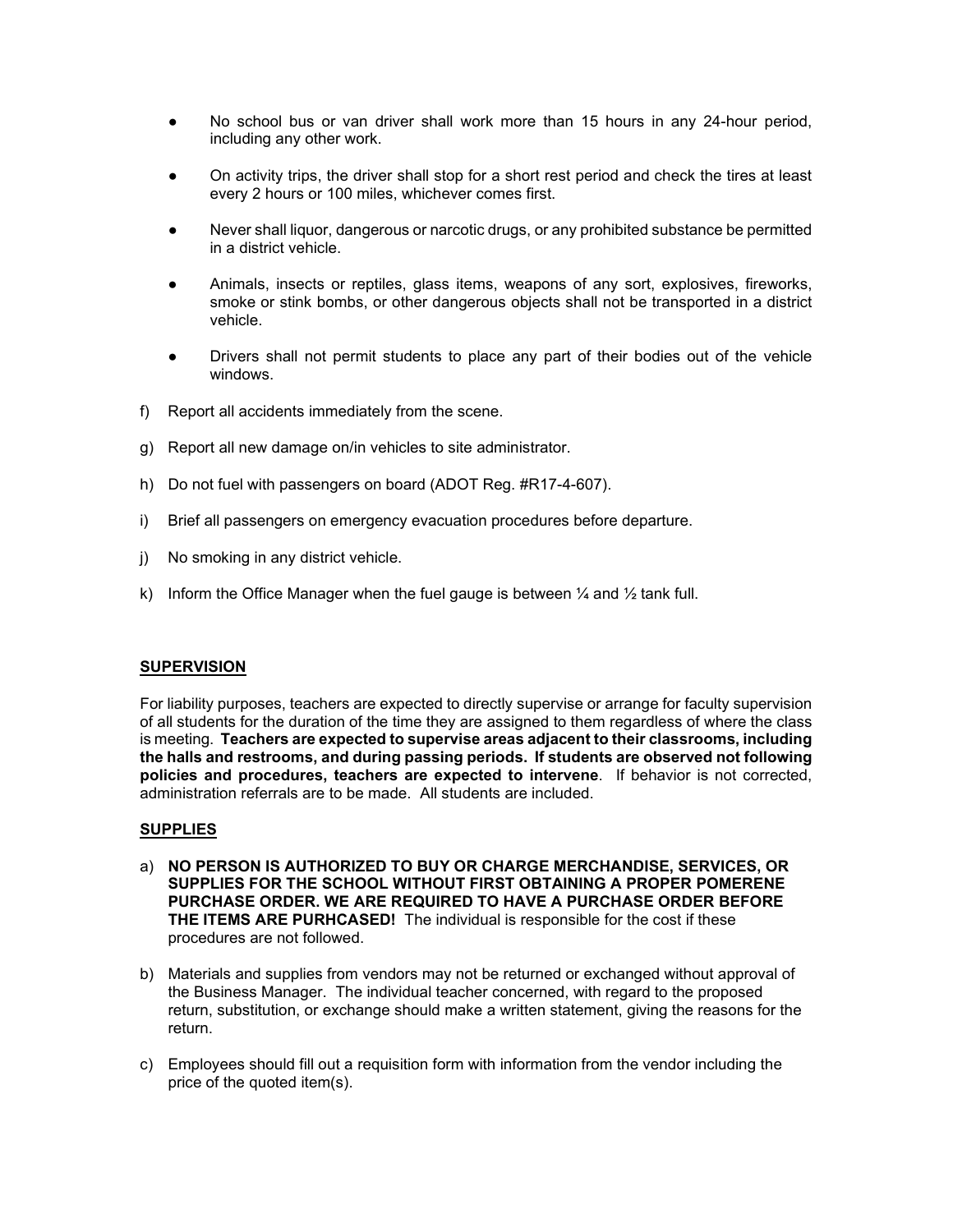#### **TECHNOLOGY SERVICES**

- a) Our IT services are provided by Joe Heersema. He is a consultant for our district and will be used as needed on a part time basis.
- b) All technology related issues are to be emailed to him using a ticket system. Please email him at *iheersema@pomereneschool.org* with your work order.
- c) Due to Joe's schedule, he will need a minimum of 24 hours to respond to each work order.
- d) Please note, all work orders must be reported to Joe and they must be given a ticket number to be addressed.

#### **TELEPHONE CALLS**

- e) Phone calls **will no** longer be transferred to the classroom during contract hours, unless it is your planning period or an emergency is indicated by the caller.
- f) Messages to faculty will be placed in your mailboxes, or an email will be sent to you. If you are expecting an urgent call for personal business, please inform the office.

## **GRADING PERIODS AND FAILURE NOTIFICATION TO PARENTS**

Progress reports are sent home every four and a half weeks throughout the year. The primary purpose is to inform parents of students' academic status and provide the opportunity for parents to intervene if a student is failing or in danger of failing.

The teacher's grade book must accurately represent the grades of the student and the grading scale.

#### **Things to Remember When Doing Progress Reports/Grades**

- 1. Progress reports reflect grade status for those nine weeks, not a cumulative grade.
- 2. **If a student is in danger of failing and the student is given a D or F grade, a comment(s) should be marked in order to give the parent more specifics as to why the student is failing. Some parents may not view a "D" as in danger of failing, so be sure to mark the "in danger of failing" comment and identify reasons.**
- 3. If a student is found to be failing between progress reports and this was not indicated on the previous progress report, **the teacher should contact the parent by telephone and/or mail as soon as possible. The teacher should keep documentation in all cases.**
- 4. Parents appreciate the comments, both positive and negative.
- 5. An attendance detail summary of each student goes out with each progress report.

## **DISCIPLINARY POLICY AND PROCEDURES**

Familiarize yourself with the Student Code of Conduct and remind your homeroom students to review it and share it with their parents.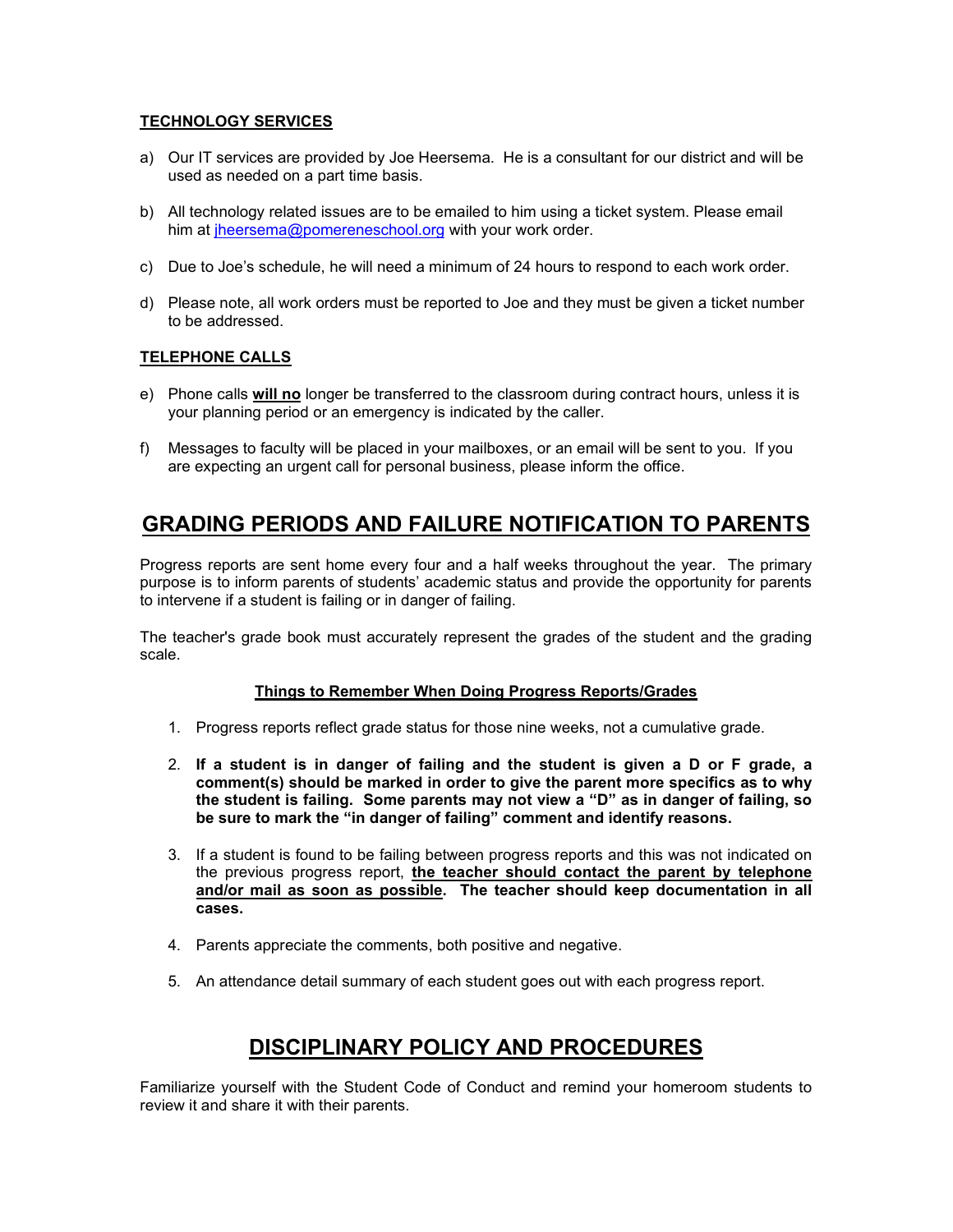**When dealing with minor classroom disruptions/infractions follow these steps first:**

- 1. **CONFERENCE WITH THE STUDENT**
- 2. **NOTIFY THE PARENT/GUARDIAN**
- 3. **SET UP AN APPOINTMENT WITH TEACHER, THE PARENT AND STUDENT. \***

#### **AFTER THESE INTERVENTION STEPS HAVE BEEN COMPLETED AND THERE IS NO IMPROVEMENT, SUBMIT A DISCIPLINARY REFERRAL WITH THE DOCUMENTATION OF THE PREVIOUS STEPS TO THE ADMINISTRATOR.**

When dealing with major infraction/violations such as abusive and profane language, smoking, assault, theft, possession of obscene material, use or distribution of illegal substances, arson, possession of weapons, sexual harassment and vandalism, write a disciplinary referral.

#### **In the event that a student needs to be removed from the classroom, follow the "Temporary removal procedures".**

#### **Temporary Removal Procedures**

In the event that a student needs to be removed from the classroom temporarily, the following steps will be followed:

- 1. Student is sent to a designated cooperating teacher and a log entry is made in PowerSchool. The cooperating teacher will be notified prior to the student entering their classroom.
- 2. In the event temporary removal becomes habitual or cumbersome for the cooperating teacher, parent communication will be necessary. This communication will include a meeting request involving the teacher, parents and principal should be invited.
- 3. In the event of an emergency, teachers may call the office, or a direct text to Mr. Sherman at 221-1100, and the principal will remove the student.

\*Students should not be removed temporarily without supervision.

\*Students should not be sent to the office for temporary removal.

## **STUDENT ATTENDANCE**

#### **PHILOSOPHY**

Attendance in every class is vital to a student's education and opportunity for success. Student participation is an important ingredient in the educational process and is a requirement in every class.

When a student has a valid reason to be absent from school, it is the responsibility of the parent to provide the appropriate and acceptable excuse within **two (2)** school days of the absence(s) for an academic make-up credit.

A parent or guardian must call the Office at 586-2407 or provide a written signed note excusing the absence within two (2) school days of the absence. Without documentation in the Office, the absence is classified as unexcused. Teachers are obligated to create an opportunity for students who have excused absences to have access to class assignments, make-up work, and information concerning class assignments. Except for suspensions or other school-initiated absences,